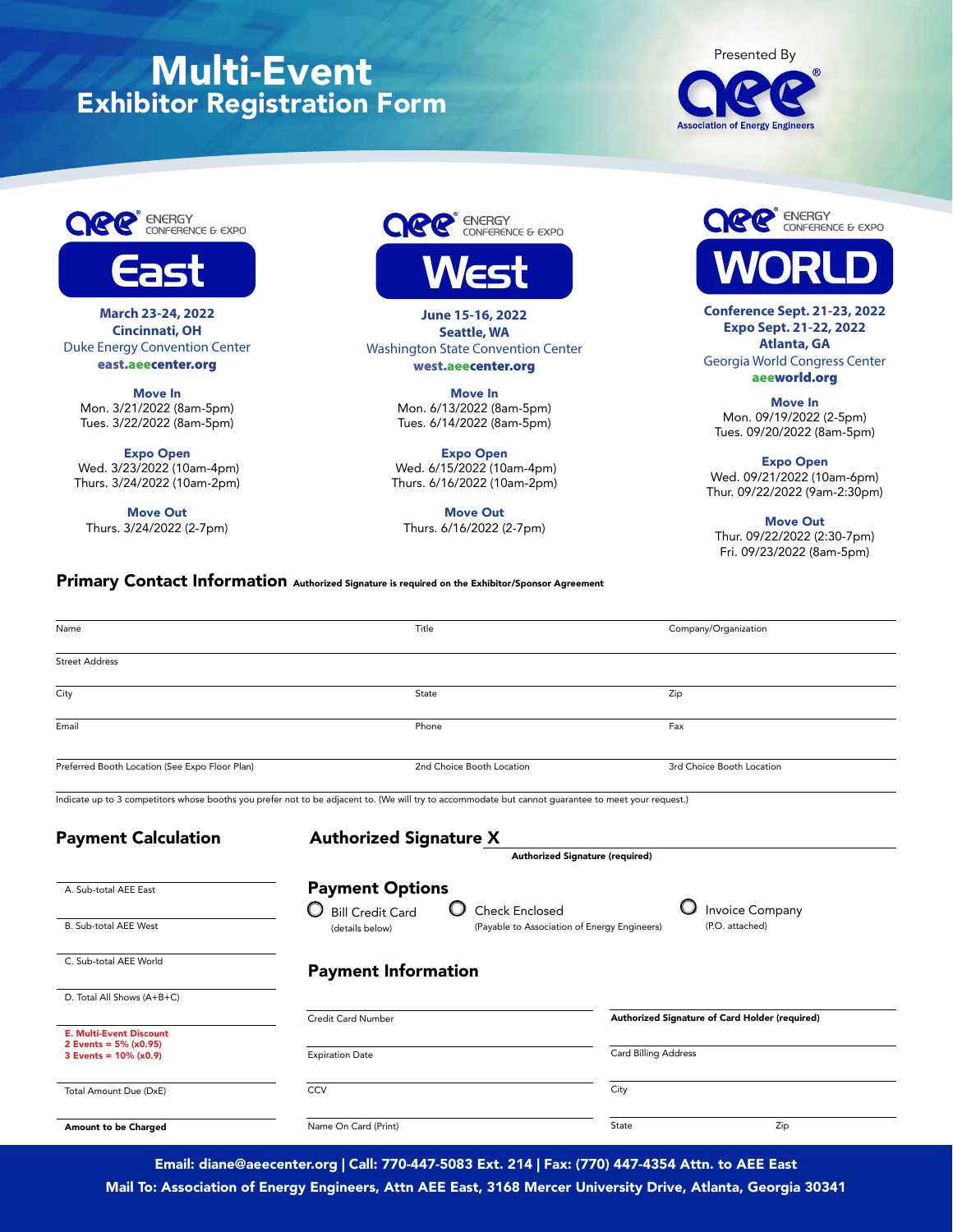# **AEE East**

March 23-24, 2022 Cincinnati, OH Duke Energy Convention Center

|           | <b>Booth Options</b>             | Price              |
|-----------|----------------------------------|--------------------|
|           | 10'X10' Booth Package            | \$2,750            |
|           | 10'x20' Booth Package            | \$5,200            |
|           | 10'x30' Booth Package            | \$7,600            |
|           | 20'x20' Booth Package            | \$10,000           |
|           | 20'x30' Booth Package            | \$14,500           |
|           | <b>Exhibit Hall Directory Ad</b> | Price              |
|           | Business Card Ad                 | \$300              |
|           | Q Quarter Page Ad                | \$700              |
|           | Half Page Ad                     | \$1,300            |
|           | S Full Page Ad                   | \$2,500            |
|           | <b>Featured Opportunities</b>    | Price              |
| O         | Welcome Banner                   | \$5,000            |
| O         | Promo Item                       | \$2,500            |
| $\bullet$ | Aisle Sign Sponsor               | \$500 each side    |
| O         | <b>Opening Session</b>           | \$3,000            |
| $\circ$   | Networking Reception,            | \$5,000 (starting) |
| O         | Expo Hall Coffee Service         | \$2,250 per day    |

# CWEEL Breakfast \$2,250

Attendee Luncheon \$3,500 per day

| Sponsor Level |                       | Price (Total Value)   |  |
|---------------|-----------------------|-----------------------|--|
|               | $\bigcirc$ Host       | \$75,000 (\$111,000+) |  |
|               | $\mathbf{O}$ Diamond  | \$50,000 (\$73,000+)  |  |
|               | $\mathbf{O}$ Platinum | \$25,000 (\$59,000+)  |  |
|               | $\mathbf{O}$ Gold     | \$20,000 (\$32,000+)  |  |
|               | $\mathbf{O}$ Silver   | \$15,000 (\$21,000+)  |  |
|               | O Bronze              | \$7,500 (\$11,000+)   |  |
|               |                       |                       |  |

# **AEE East**

Sub Total B (Booth + Ad)

# Booth Options

All booth packages include an ID sign, 3ft side rails, 8ft back drape (carpet and other furnishings are the responsibility of the exhibitor), as well as your company's listing on the event website, to include a company description (300 words max.) website link, logo and up to three social media links.

# Exhibit Hall Advertising

Exhibitor is responsible for providing print ready files 45 days before the day of the event. Recommended files include vector eps/ai, jpg/png at 300 dpi or Adobe Indesign (with linked files).

# **AEE West** June 15-16, 2022 Seattle, WA Washington Sate Convention Center

| <b>Booth Options</b>             | Price    |
|----------------------------------|----------|
| 10'X10' Booth Package            | \$2,750  |
| 10'x20' Booth Package            | \$5,200  |
| 10'x30' Booth Package            | \$7.600  |
| 20'x20' Booth Package            | \$10,000 |
| 20'x30' Booth Package            | \$14,500 |
|                                  |          |
|                                  |          |
| <b>Exhibit Hall Directory Ad</b> | Price    |
| <b>Business Card Ad</b>          | \$300    |
| Quarter Page Ad                  | \$700    |
| Half Page Ad                     | \$1,300  |
| Full Page Ad                     | \$2,500  |

### Featured Opportunities - Price

| <b>Welcome Banner</b>                       | \$5,000            |
|---------------------------------------------|--------------------|
| Promo Item                                  | \$2,500            |
| Aisle Sign Sponsor                          | \$500 each side    |
| <b>Opening Session</b>                      | \$3,000            |
| Networking Reception,                       | \$5,000 (starting) |
| Exhibit Hall Coffee Service \$2,250 per day |                    |
| Attendee Luncheon                           | \$3,500 per day    |
| <b>CWEEL Breakfast</b>                      | 2,250              |

# Sponsor Level Price (Total Value)

| C         | Host          | \$75,000 (\$111,000+) |
|-----------|---------------|-----------------------|
| C         | Diamond       | \$50,000 (\$73,000+)  |
| $\bullet$ | Platinum      | \$25,000 (\$59,000+)  |
| O         | Gold          | \$20,000 (\$32,000+)  |
| O         | Silver        | \$15,000 (\$21,000+)  |
| ( )       | <b>Bronze</b> | \$7,500 (\$11,000+)   |

# **AEE West**

Sub Total C (Booth + Ad)

# **AEE World**

Conference Sept. 21-23, 2022 Expo Sept. 21-22, 2022 Atlanta, GA Georgia World Congress Center

|                  | <b>Booth Options</b>             | Price                      |                                             |
|------------------|----------------------------------|----------------------------|---------------------------------------------|
|                  | 10'X10' Booth Package            |                            | \$3,300                                     |
|                  | 10'x20' Booth Package            |                            | \$6,200                                     |
|                  | 10'x30' Booth Package            |                            | \$9,000                                     |
|                  | 20'x20' Booth Package            |                            | \$11,800                                    |
|                  | 20'x30' Booth Package            |                            | \$17,500                                    |
|                  | <b>Exhibit Hall Directory Ad</b> |                            | Price                                       |
|                  | Business Card Ad                 |                            | \$300                                       |
|                  | Q Quarter Page Ad                |                            | \$700                                       |
|                  | Half Page Ad                     |                            | \$1,300                                     |
|                  | ) Full Page Ad                   |                            | \$2,500                                     |
|                  | <b>Featured Opportunities -</b>  |                            | Price                                       |
|                  | Welcome Banner                   |                            | \$5,000                                     |
|                  | Promo Item                       |                            | \$2,500                                     |
|                  | Aisle Sign Sponsor               |                            | \$500 each side                             |
| 000000           | <b>Opening Session</b>           |                            | \$3,000                                     |
|                  |                                  | Networking Reception,      | \$5,000 (starting)                          |
|                  |                                  |                            | Exhibit Hall Coffee Service \$2,250 per day |
|                  | Attendee Luncheon                |                            | \$3,500 per day                             |
|                  | <b>CWEEL Breakfast</b>           |                            | \$2,250                                     |
|                  | <b>Sponsor Level</b>             | <b>Price (Total Value)</b> |                                             |
| 0                | Host                             | \$75,000 (\$123,000+)      |                                             |
| $\circ$          | Diamond                          | \$50,000 (\$91,000+)       |                                             |
| O                | Platinum                         | \$25,000 (\$66,000+)       |                                             |
|                  | $\bigcirc$ Gold                  | \$20,000 (\$36,000+)       |                                             |
| $\circ$          | Silver                           | \$15,000 (\$24,000+)       |                                             |
|                  | <b>O</b> Bronze                  | $$7,500$ (\$13,000+)       |                                             |
| <b>AEE World</b> |                                  |                            |                                             |
| Sub Total A      |                                  |                            |                                             |
| (Booth + Ad)     |                                  |                            |                                             |

# Featured Opportunities

These sponsorships provide awareness and specific recognition at the event.

- Welcome Banner at event entrance.
- Promo items given to attendees, such as Lanyard, Memo Pads or Tote Bags.
- Sponsor for expo hall aisle signs.
- Sponsor networking events for conference attendees, such as the Opening Session Coffee & Breakfast or evening networking reception, Expo Hall Coffee, Daily Conference Luncheon and CWEEL Breakfast.

For complete details please refer to the Exhibitor Sponsorship brochure.

# Premium Sponsorships

Premium sponsorships include brand recognition in pre-event marketing and onsite recognition across signage and in conference and expo materials. Each sponsorship level includes a booth package and may also include reduced rate conference registrations and training program registrations. For complete details please refer to the Premium Sponsorship brochure.